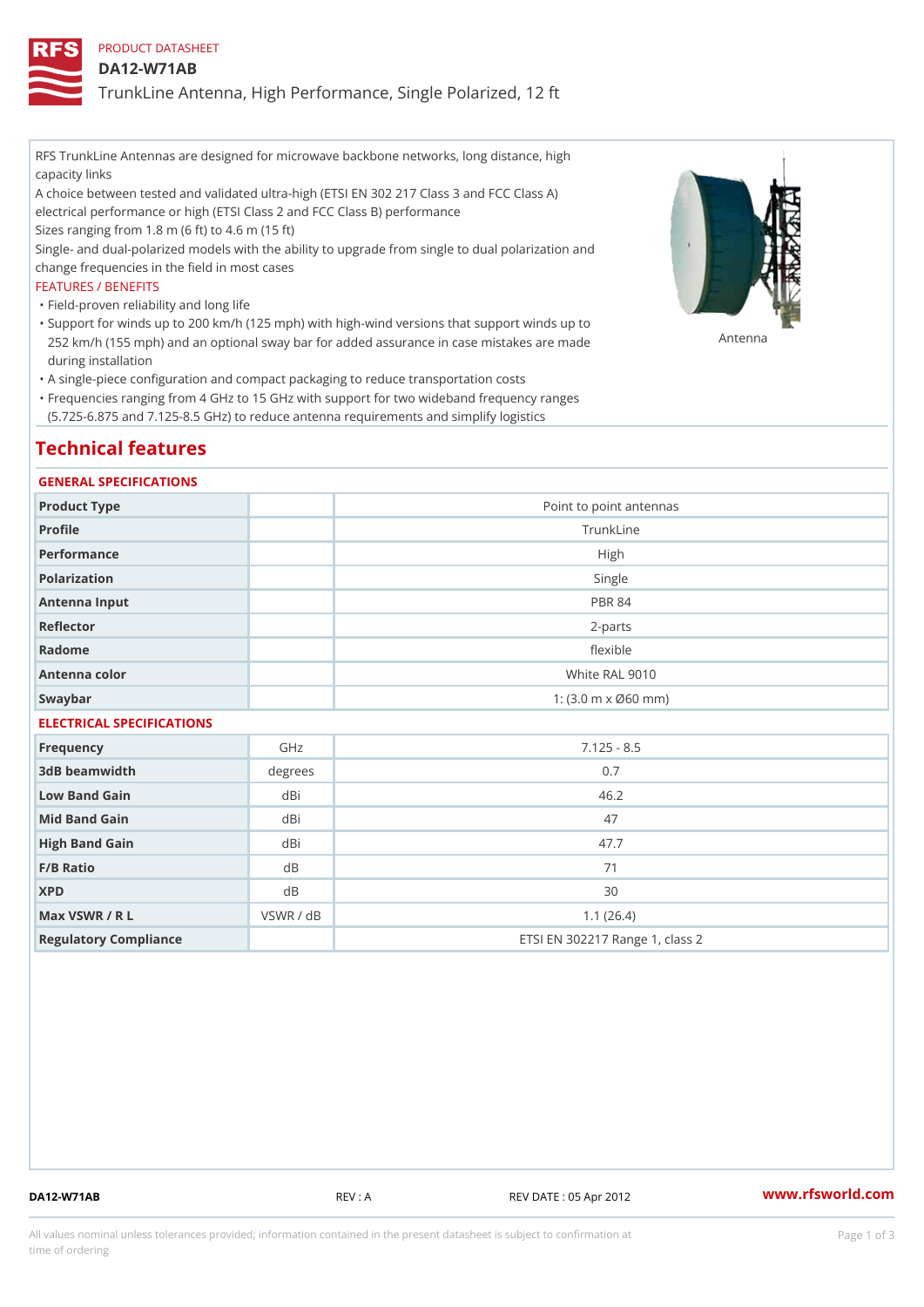# PRODUCT DATASHEET

# DA12-W71AB

TrunkLine Antenna, High Performance, Single Polarized, 12 ft

| MECHANICAL SPECIFICATIONS                                                |              |                                                                          |  |  |
|--------------------------------------------------------------------------|--------------|--------------------------------------------------------------------------|--|--|
| Diameter                                                                 | ft $(m)$     | 12(3.7)                                                                  |  |  |
| Elevation Adjustment                                                     | degrees      | ± 5                                                                      |  |  |
| Azimuth Adjustment                                                       | degrees      | ± 5                                                                      |  |  |
| Polarization Adjustment                                                  | degrees      | ± 5                                                                      |  |  |
| Mounting Pipe Diameter<br>minimum                                        | $mm$ (in)    | 114(4.5)                                                                 |  |  |
| Mounting Pipe Diameter<br>maximum                                        | $mm$ (in)    | 114(4.5)                                                                 |  |  |
| Approximate Weight                                                       | kg (lb)      | 420 (924)                                                                |  |  |
| Survival Windspeed                                                       | $km/h$ (mph) | 200 (125)                                                                |  |  |
| Operational Windspeed                                                    | $km/h$ (mph) | 190 (118)                                                                |  |  |
| <b>STRUCTURE</b>                                                         |              |                                                                          |  |  |
| Radome Material                                                          |              | PVC coated fabric                                                        |  |  |
| FURTHER ACCESSORIES                                                      |              |                                                                          |  |  |
| optional Swaybar                                                         |              | 1: SMA-SK-60-3000A (3.0 m x Ø60 mm)                                      |  |  |
| Further Accessories                                                      |              | SMA-WK-12: Wind Kit<br>SMA-SKO-UNIVERSAL-L : Universal sway bar fixation |  |  |
| MOUNTOUTLINE                                                             |              |                                                                          |  |  |
| m <sub>m</sub><br>$Dimension_A$<br>(in)                                  |              | 3800 (150)                                                               |  |  |
| m <sub>m</sub><br>$Dimension_B$<br>(in)                                  |              | 1880()                                                                   |  |  |
| m <sub>m</sub><br>$Dimension_C$<br>(in)                                  |              | 670 (26.5)                                                               |  |  |
| Dim D-<br>m <sub>m</sub><br>$114$ m m (4.5 _ ir ) $\sqrt{$ imp $\approx$ |              | 190(7.5)                                                                 |  |  |

(in) Dimension\_F m<sub>m</sub> (in) 1580 (62.5)

m<sub>m</sub>

Dimension\_E

370 (14.57)

DA12-W71AB REV : A REV DATE : 05 Apr 2012 [www.](https://www.rfsworld.com)rfsworld.com